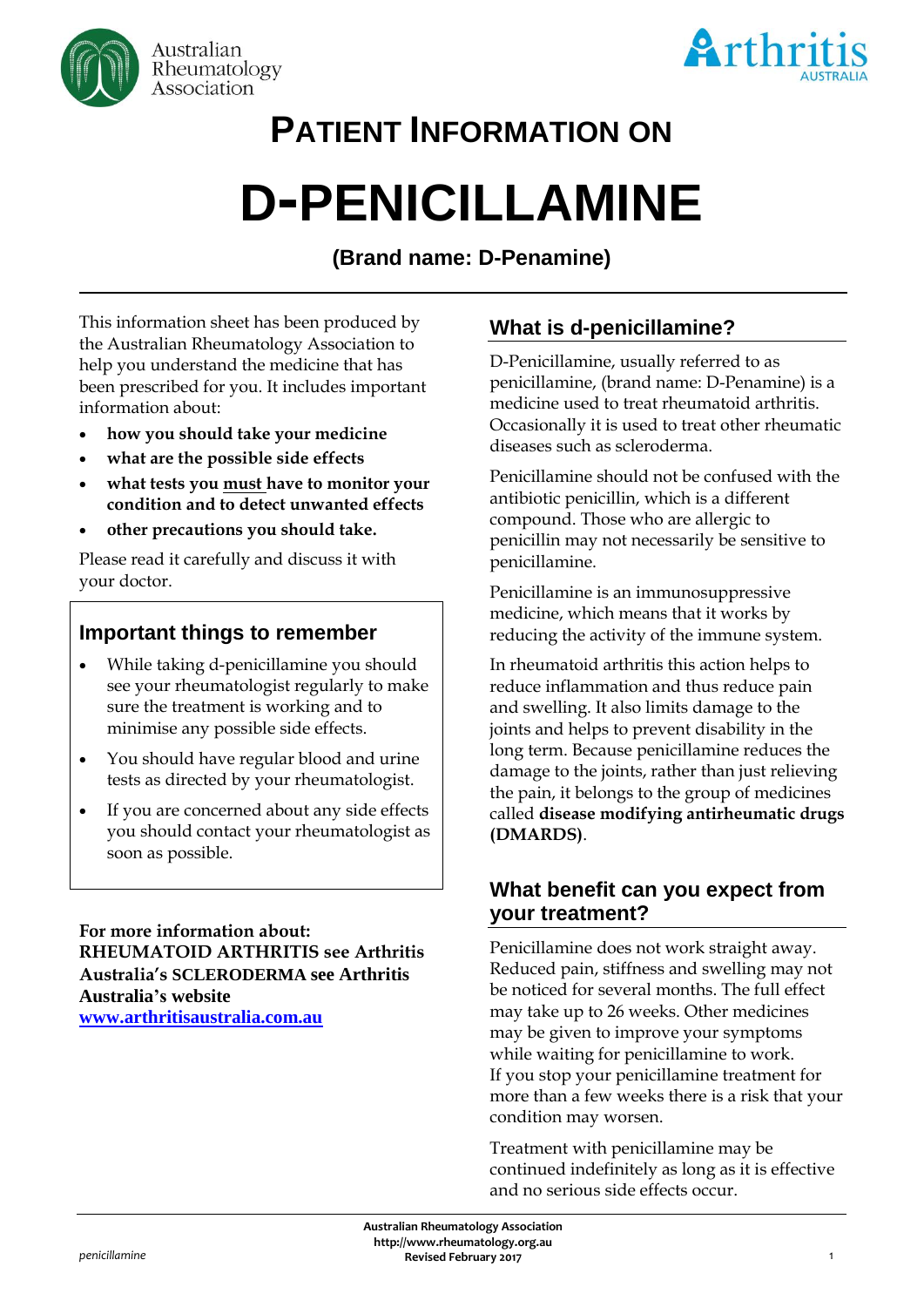# **How is penicillamine taken?**

Penicillamine is taken by mouth in tablet form usually once or twice a day.

Treatment begins with a small dose (usually 125mg or 250 mg a day) and is increased slowly if there are no side effects in the first few weeks of treatment.

Generally the maintenance dose of penicillamine is between 125mg to 750mg a day depending on the response.

If you miss a dose take it as soon as you remember, but if you remember when it is almost time for your next dose take only the usual dose. Do not take a double dose.

Because the medicine binds to various foods it is important to take it on an empty stomach or at least 1 hour before, or 2 hours after, a meal.

It is also important not to take *iron tablets, calcium, milk or antacids* within 2 hours of taking penicillamine as they reduce the absorption of the medicine.

Penicillamine may be used with other arthritis medicines including:

- other DMARDs such as methotrexate
- steroid medicines such as prednisolone or cortisone injections into the joint
- anti-inflammatory medicines (NSAIDs) such as naproxen (Naprosyn) or ibuprofen (Brufen/Nurofen)
- simple pain medicines such as paracetamol.

# **Are there any side effects?**

You might experience side effects with your treatment. Tell your doctor if you are concerned about possible side effects. A reduction in the dose may minimise side effects so that you can continue to take this treatment. Your doctor will advise on any dose changes that are necessary.

#### *Most common possible side effects*

• The most common side effect is a *skin rash*. This occurs in up to 15% of people taking penicillamine. The rash may be itchy. If the rash blisters, penicillamine will usually be stopped.

- *Mouth ulcers* may also occur. *Alterations in taste* are fairly common, but often disappear in a few weeks.
- There may be some degree of *nausea* (feeling sick) and *loss of appetite* at the beginning, but these feelings often pass. See your doctor if these effects persist.
- *Kidney function*: In 5 to 20% of people penicillamine may affect the kidneys and may cause a leakage of protein into the urine. Regular urine tests will therefore be done during your treatment (see below). Traces of protein in the urine are usually not a problem, but larger amounts will usually mean the treatment will be stopped. You should tell your doctor if you have had kidney problems in the past.

#### *Less common or rare possible side effects*

There are some rare but potentially serious side effects with penicillamine.

• *Blood counts* : Penicillamine can cause a drop in the number of white blood cells, which are needed to fight infection. It can also cause a drop in the number of platelets, which help to stop bleeding. These effects occur in less than 5% of patients.

Regular blood tests aim to pick these problems up early when they occur. However, if you develop a sore mouth, mouth ulcers, easy bruising, nosebleeds, bleeding gums, breathlessness, infection or fever tell your doctor straight away.

• Very rare side effects include *painful breastsor immune related disorders.*

# **What precautions are necessary?**

#### *Blood tests*

- Since the blood cells may be affected by penicillamine, you **must** have regular blood tests during your treatment. This is very important, as you may not get symptoms with these problems.
- Blood tests are particularly important during the first few months of treatment.
- As well as monitoring for side effects, blood tests help to monitor your condition to determine if the treatment is effective.